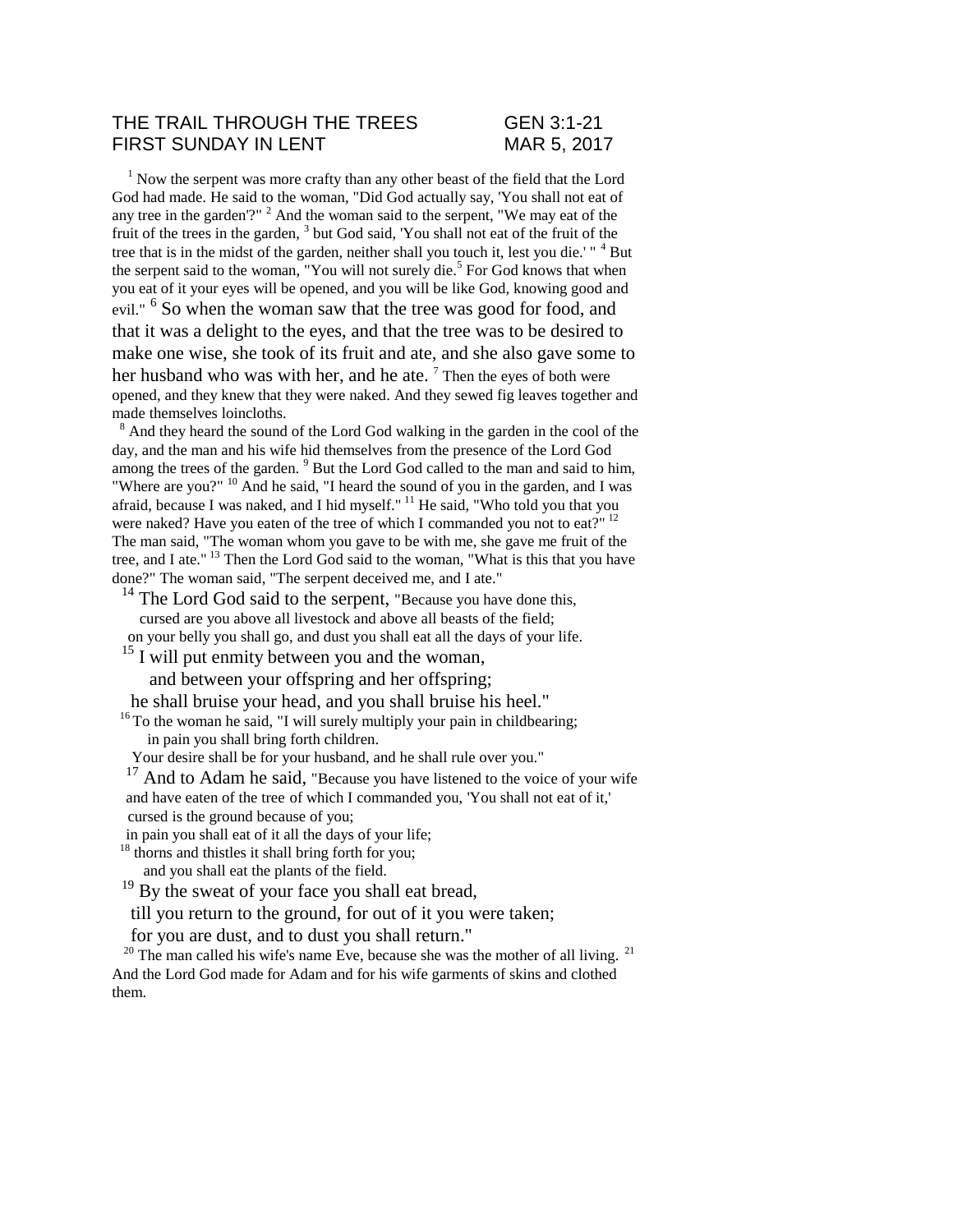From time our children we little, we have enjoyed going on walks with them in the woods. One thing we noticed was little short cuts & side paths, often steep & already showing signs of erosion, sometimes leading to dangerous spots. which we taught them were not a trail so we called them "naughty trails." In text Adam & Eve go down slippery slope of a naughty trail past the tree of temptation but how God comes to them again through the tree of the cross.

THE DEVIL LEADS DOWN A DECEPTIVE PATH SIN DESTROYS THE WAY OF LIFE GOD HAS GIVEN JESUS IS THE WAY THAT BRINGS US BACK TO GOD

THE DEVIL LEADS DOWN A DECEPTIVE PATH

Many have heard me before talk about how this is classic example of steps Devil uses to lead to temptation. It starts with doubt, "Did God actually say?" And Eve doesn't accurately know what God really said to Adam in previous chapter. More was added to it. One of them didn't know their memory work correctly, unlike Jesus who resists temptation by accurately quoting what is written in God's powerful word. So the way is clear for the next step: Deception. God's loving way of keeping them from death is made out to be selfish way to keep them from knowledge. Temptation is always something bad made to look good. And notice how, as with Jesus, what the Devil offers is something she already has: the image of God, including knowledge of good. What she doesn't have is knowledge of evil. This is like saying wouldn't you like to know what it is like to be sick with hangover, have broken bone, be shot? But she falls for it and takes the next step: Desire. She sees it as a delight and to be desired. Now our sinful nature has all sorts of feelings & urges, but beware of what desires you own & let take root. Even when they do, we are not animals who have to do everything we feel but can resist and control desires. But the slippery slope is getting steeper.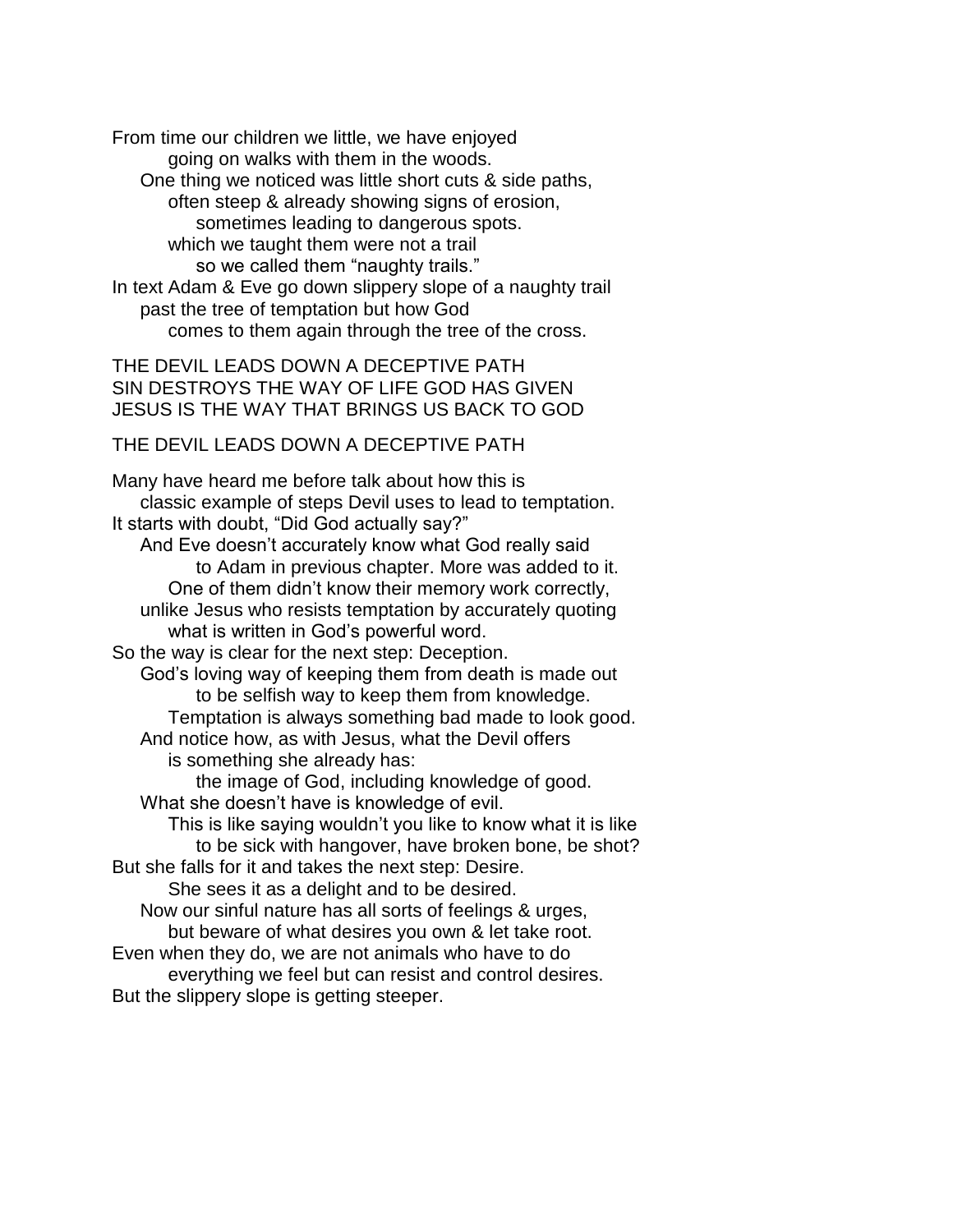Next comes the decision to do it and then the deed. Then, as one thing leads to another, Adam is led to do it. This is common too, doing wrong doesn't like being alone but has to drag someone else down with it. This is not the end of the trail the Devil wants to lead us down. Now it turns the corner to the real trap: Despair. As soon as the devil tricks us into what is wrong, he turns around to accuse us and make us ashamed in order to convince us we are now trapped and God doesn't love us anymore, which is more lies. But Adam & Eve fall for it. They hide from God. Who changed? They even try to use leaves to hide from themselves. One of the Devil's favorite tricks is false shame, feeling ashamed even when there is no real blame, or feeling shame because of what someone else does, like when teens are embarrassed to be seen with parents. Trying to do something to hide their own guilt is like trying to clean self with dirty hands. All this is because Devil's ultimate goal is separating us from God who loves us no matter what. God can always forgive us, but Devil wants us to forget this.

## SIN DESTROYS THE WAY OF LIFE GOD HAS GIVEN

Sin ruins relationships. It ruined relationship of Adam & Eve. They were made to be loving supporters of each other but they turn on each other and start pointing fingers. No one likes to feel ashamed, so shame turns to blame. Adam says is her fault & God's fault for giving her to him. Now, the loving submission God intends for marriage is distorted into unfulfilled desires by the woman and attempts to dominate by the man. Now having children which is to be a joy and a blessing becomes a literal pain. Now, Adam's work, which was fulfilling satisfaction is a frustrating chore, Because when they are broken, the crack spreads to everything they are connected to and all nature is ruined. Worst of all, sin ruins their relationship with God, the source of life itself. God warned that they day they eat from that tree they will surely die. And God never lies.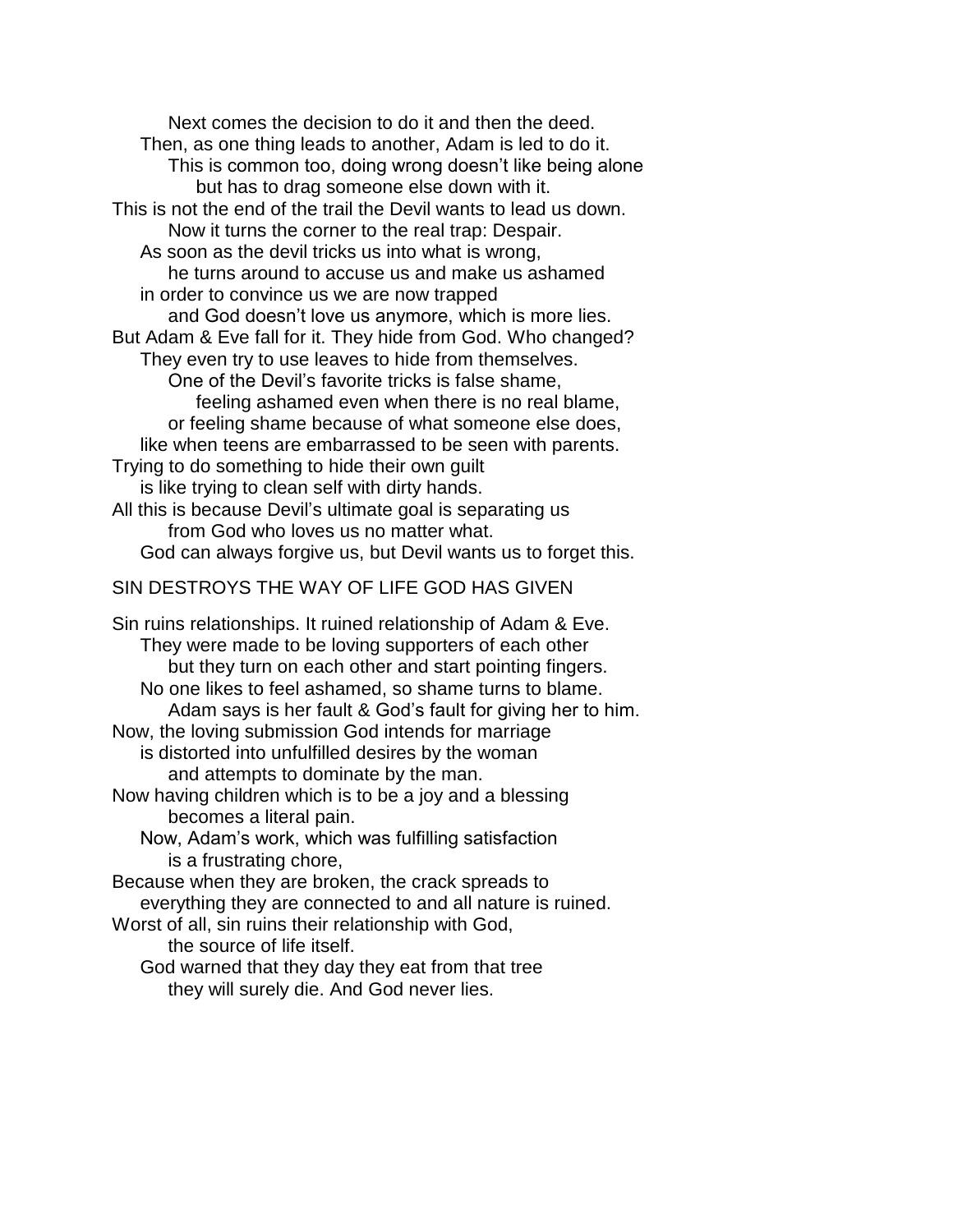So the end of the trail of temptation

is always disaster, destruction, death and eternal damnation.

All because of one little taste of fruit?

no, because there is no such thing as a little sin.

There is only resting in God's arms or wriggling away.

In eating that fruit, they have decided & declared

that God is not to be trusted and so he is not to be obeyed and not to be loved. They turned their backs on him.

And so those made from dust in which God breathed life, begin to suffocated and to crumble back into dust.

Without God, they are nothing but the dirtiest of dirt.

This is not because sin makes God turn against us,

but because it always makes us turn against God. Our shame makes us hurt and hide from his holiness

so we avoid worship and his word. Sweet is now bitter.

Our love for him turns into fear

and fear always turns into hatred.

So what is God going to do about it?

Give up on the whole beautiful creation he has made and just throw up his hands and walk away? Not on your life.

God planned our salvation even before our creation.

## JESUS IS THE WAY THAT BRINGS US BACK TO GOD

Even before Adam starts hiding, God comes seeking. Even before Adam and Eve know their own evil, God knows their weakness and brokenness. So he comes not with a cold, stormy blast, but with the cool breeze of his refreshing spirit. Not with angry accusations of what he knows is true but with questions to lead the ones who doubted God to doubt now their own choices. Where are you? Look at where you have ended up. What have you done? Look at how you did it to yourself. God comes not to stomp on them but to walk with them. This is why Jesus was born as a helpless human, because God comes to bring us back from the naughty trail we are on by walking with us. He does this by holding together the broken relationship of man and woman and their children to give new life again, to finally bring the son who was the promised seed